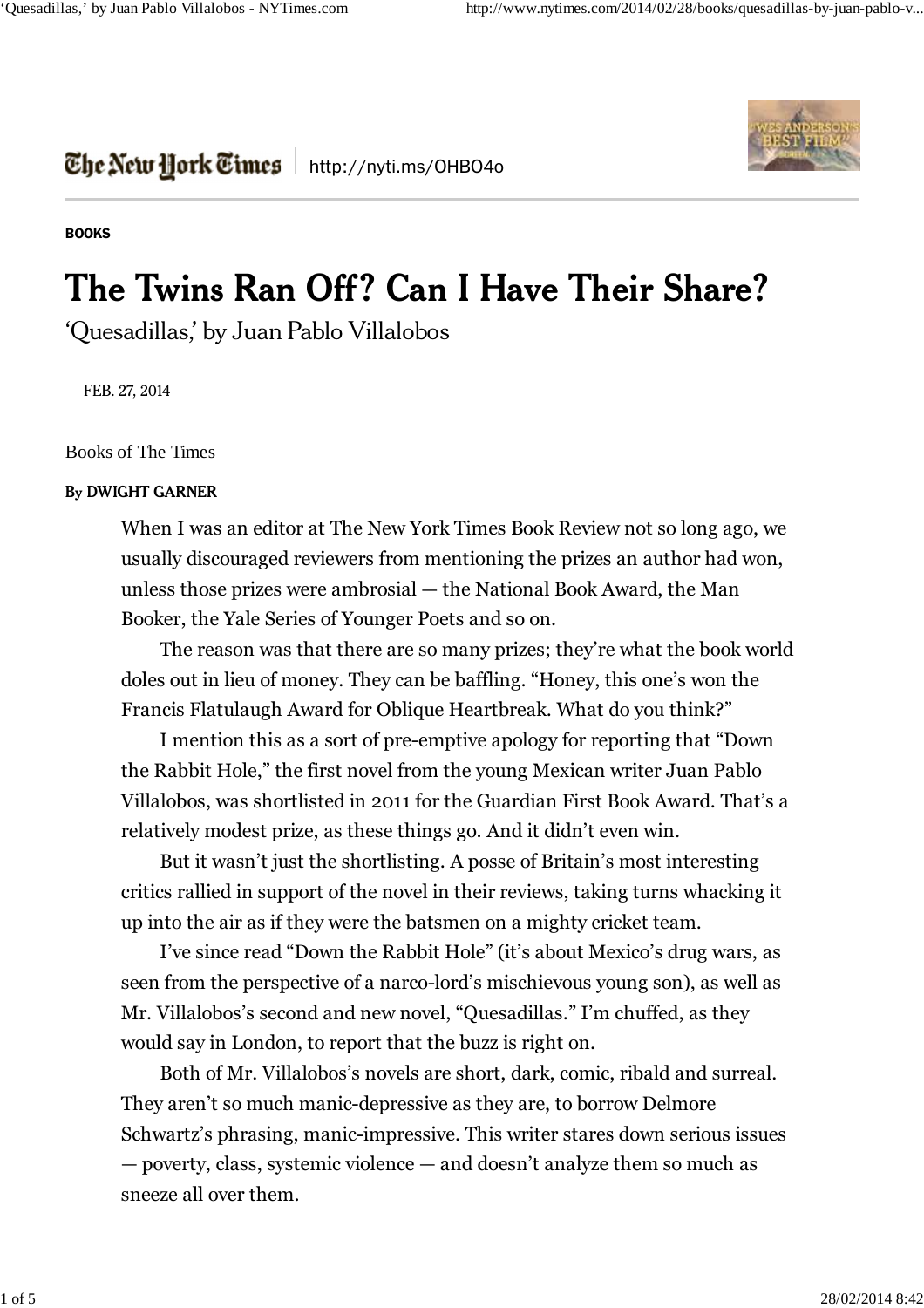The narrator-hero of "Quesadillas" is Orestes, sometimes called Oreo, who lives with his parents and six siblings in a shoddy house — "like a shoe box with a lid made from a sheet of asbestos" — on a hill whose name translates roughly as "armpit of the universe."

His father, a schoolteacher, is a master of the bitter and unprintable insult. (His denunciations made me recall the title of an old Fairport Convention album, "Expletive Delighted!") His stolid mother tends her griddle, dishing out quesadillas for her brood. There are never enough to go around.

A household phase of tortilla rationing leads, Orestes says, "to the political radicalization of every member of my family." The family invents new names for its sad meals. There are "inflationary quesadillas, normal quesadillas, devaluation quesadillas and poor man's quesadillas — listed in order of greatest affluence to greatest parsimony."

In a poor man's quesadilla, we learn, in a Shteyngartian detail, "the presence of cheese was literary: you opened one up and instead of adding melted cheese my mother had written the word 'cheese' on the surface of the tortilla."

From this opening, things get weird pretty quickly. Some wealthy neighbors build a house nearby. That family's patriarch inseminates cows for a living, so we get to learn about movies with titles like "Masters of Semen."

A political revolution commences right down in the valley. Two of Orestes' younger siblings, twins, vanish from a supermarket. Are aliens involved? Maybe. A magic pen to control epileptic seizures appears, one that can control television sets in rowdy bars. A road trip occurs. A stoner uncle named Pink Floyd wanders onto the set.

It's all delicious, and resonant. It's as if Mr. Villalobos, aware of his country's Surrealist artistic traditions, had also plugged himself into this line from "Junky," the William S. Burroughs novel: "In Mexico your wishes have a dream power. When you want to see someone, he turns up."

The person we want to see is Orestes. His voice is consistently winning. He learns to tell his look-alike siblings apart based on "the stains on our teeth." He describes a police officer's scalp this way: "He had a great deal of hair on his head, different kinds of hair: straight, frizzy, wavy, curly; there were even several degrees of curls. You had the impression that up there, among such capillary chaos, his ideas were getting tangled up."

The comedy in "Quesadillas" has a moral dimension. Conquered people,